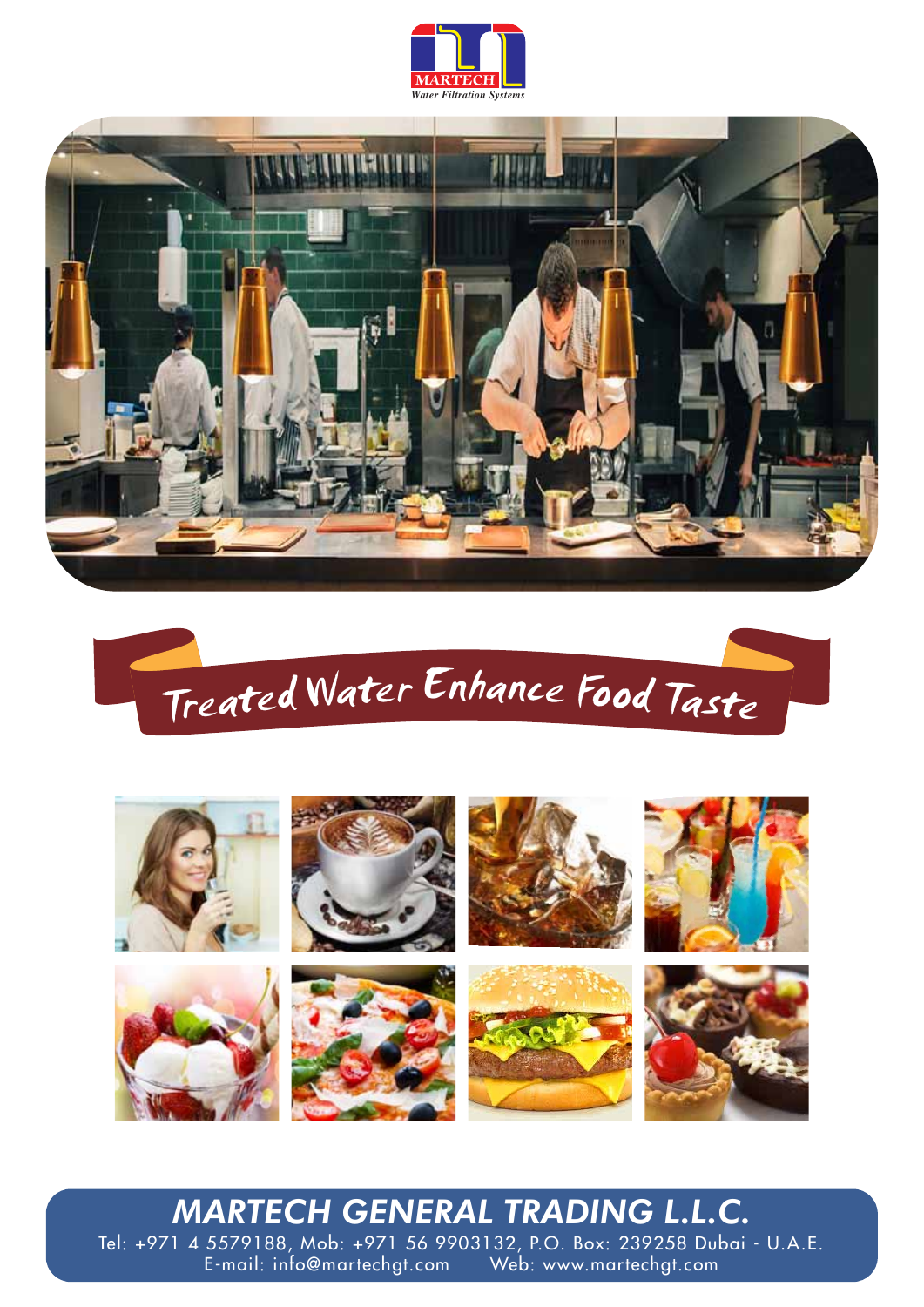

#### Food Services

Martech focuses on Commercial Foodservice water treatment applications. We thoroughly understand the unique requirements and demands of the Industry. In water treatment field, we provide all solutions to meet the customer needs based upon water analysis.

We have grown our business based upon a philosophy of consulting and partnering with companies to provide commercial solutions that deliver measurable results. We couple this philosophy with an innovative approach to Sell quality Products, Committed Services and Quick responsive culture to our valued customers for their smooth operations. As a result we have earned a reputation as a standout distributor, valuable resource and business ally with the Multinational leading brands in Water filtration industry like Pentair , Everpure and Sagisa for 3M- Cuno.

Customer needs to Understand the importance of water quality being used in food preparation areas , drinks , juices, coffee, drinking water, and fountain beverages. As Water chemistry changes seasonally and geographically, from one location to another, hence Our goal is to help customer to make the best decision about water filters and treatment systems that will help them to produce Extremely good Quality products and reduce the maintenance cost of Kitchen equipment like Ice Machine, coffee Machine, Combi Oven/Steamer, Beverage fountain, Dish Washer and protect their equipment from scale and Corrosion and enhance the taste of drink and food.

Martech offers a wide range of water filtration systems with different treatment technologies which provide the flexibility to meet any foodservice water treatment application requirement.

## Food Services Equipment

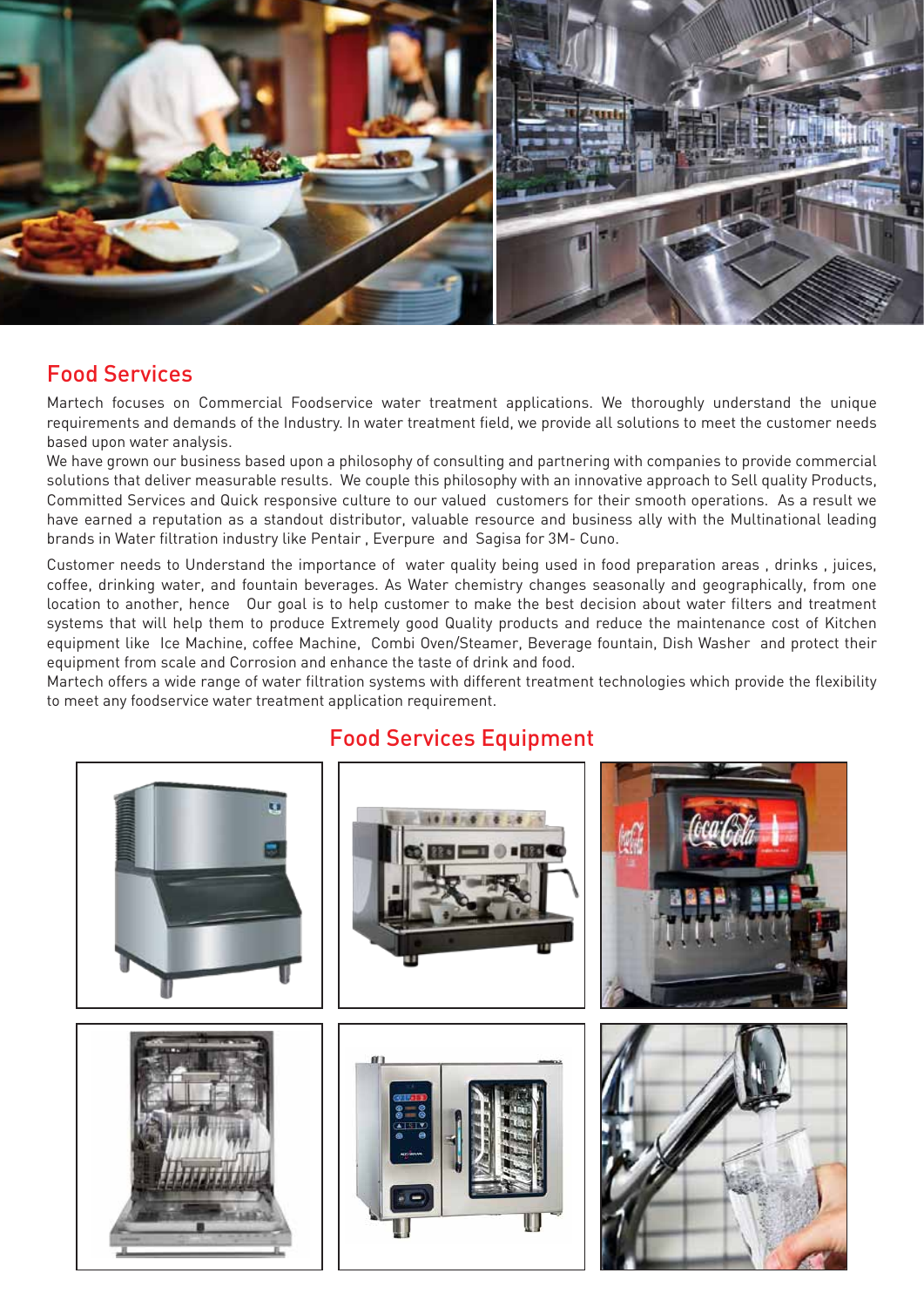# Water Treatment Systems for food Service Equipment